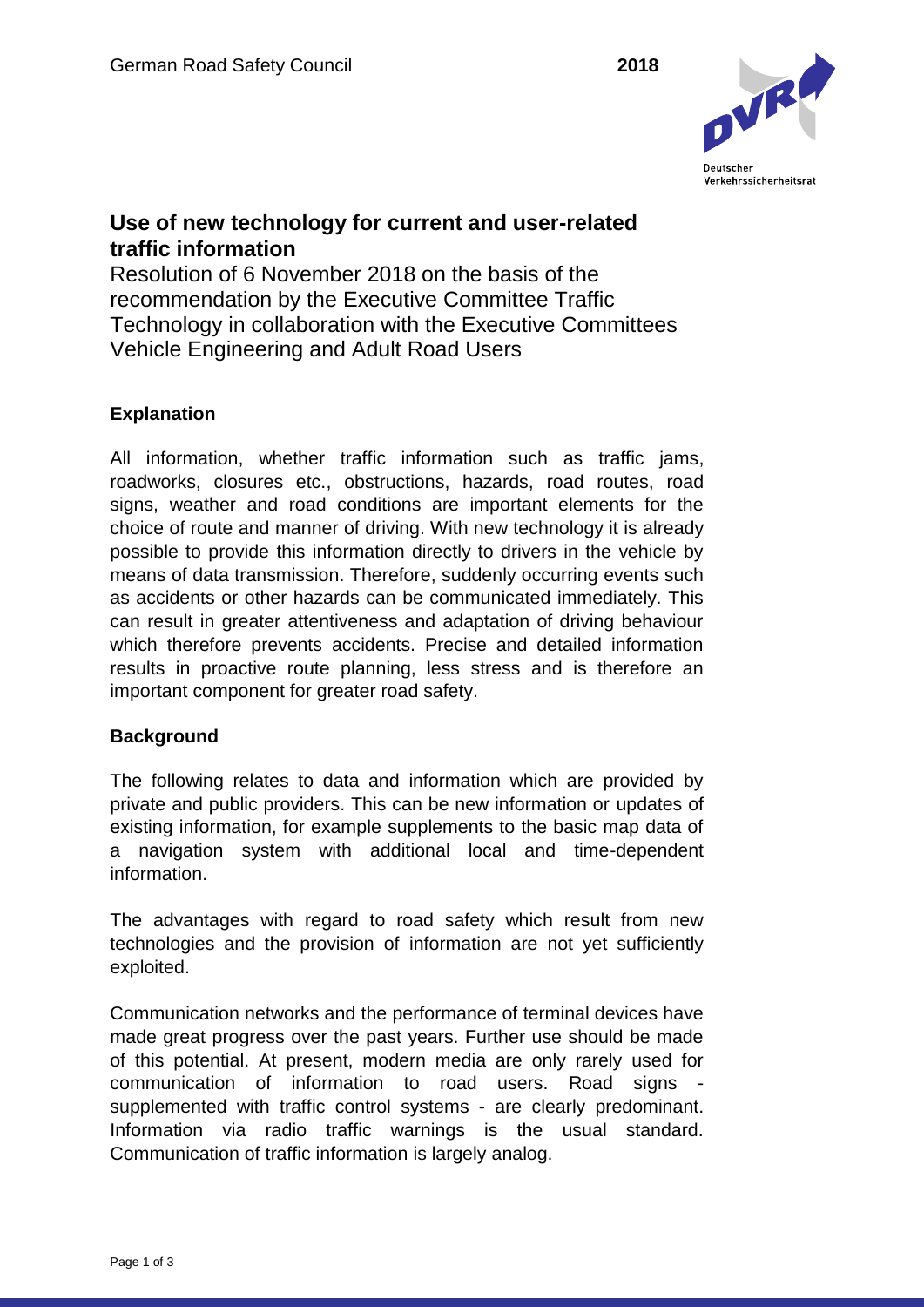New technologies and standards for data transfer offer the possibility of providing drivers with highly up-to-date information with reference to specific locations. This information cannot and should not replace installed road signs. However, it provides the possibility of communicating additional information and influencing driving behaviour in a manner which cannot be achieved by present traffic control.

Projects such as "LENA 4 ITS" or the "C-ITS Corridor Netherlands-Germany-Austria" show that this technology is more advanced than its implementation. The LENA 4 ITS project examined the possibilities for communicating route recommendations directly to users in their cars; the C-ITS Corridor develops dynamic warnings for roadworks, which can also include precise recording of mobile roadworks.

Collaboration between public and private agencies is essential. Safetyrelevant data such as icy areas, lane obstructions, unsecured accident locations, temporary roadworks, poor visibility, wrong-way drivers and extreme weather must be provided to everyone.

New information technologies provide the possibility of informing drivers of hazards in good time. I.e. precise information can be provided both in the vehicle and on the road (dynamic LED road signs). Research shows that the technology is available and also that data can be provided via the mobility data market (MDM).

In principle, the possibilities for use while driving are restricted by  $\S$  23 (1a) of the Road Traffic Regulations (StVO). From the point of view of road safety, distraction-free communication of the information must be enabled.